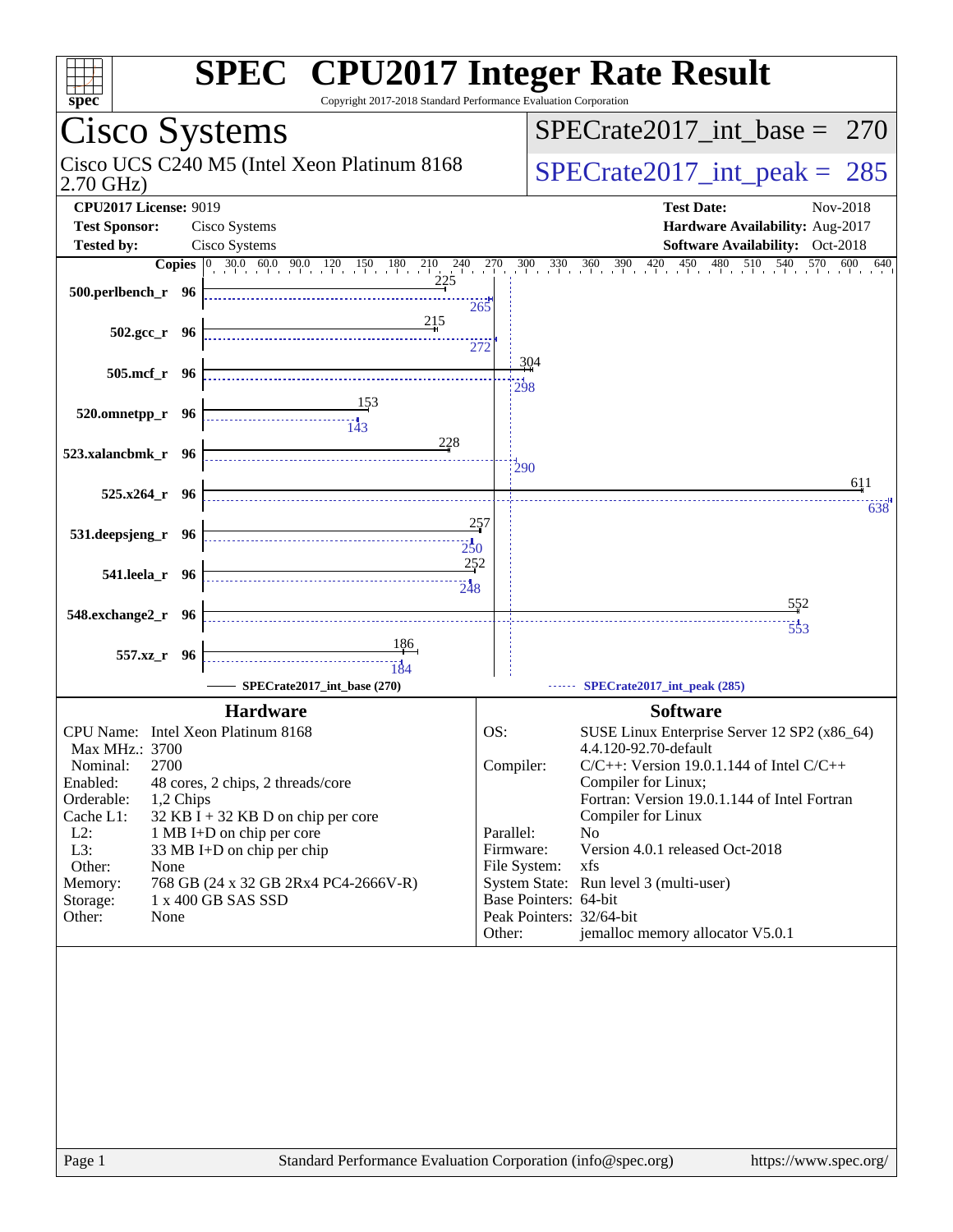

Copyright 2017-2018 Standard Performance Evaluation Corporation

## Cisco Systems

Cisco UCS C240 M5 (Intel Xeon Platinum 8168  $\vert$  [SPECrate2017\\_int\\_peak =](http://www.spec.org/auto/cpu2017/Docs/result-fields.html#SPECrate2017intpeak) 285

[SPECrate2017\\_int\\_base =](http://www.spec.org/auto/cpu2017/Docs/result-fields.html#SPECrate2017intbase) 270

2.70 GHz)

**[Tested by:](http://www.spec.org/auto/cpu2017/Docs/result-fields.html#Testedby)** Cisco Systems **Cisco Systems [Software Availability:](http://www.spec.org/auto/cpu2017/Docs/result-fields.html#SoftwareAvailability)** Oct-2018

**[CPU2017 License:](http://www.spec.org/auto/cpu2017/Docs/result-fields.html#CPU2017License)** 9019 **[Test Date:](http://www.spec.org/auto/cpu2017/Docs/result-fields.html#TestDate)** Nov-2018 **[Test Sponsor:](http://www.spec.org/auto/cpu2017/Docs/result-fields.html#TestSponsor)** Cisco Systems **[Hardware Availability:](http://www.spec.org/auto/cpu2017/Docs/result-fields.html#HardwareAvailability)** Aug-2017

#### **[Results Table](http://www.spec.org/auto/cpu2017/Docs/result-fields.html#ResultsTable)**

|                             |               |                |                         | <b>Base</b>    |       |                |       |               |                |              | <b>Peak</b>    |              |                |              |
|-----------------------------|---------------|----------------|-------------------------|----------------|-------|----------------|-------|---------------|----------------|--------------|----------------|--------------|----------------|--------------|
| <b>Benchmark</b>            | <b>Copies</b> | <b>Seconds</b> | Ratio                   | <b>Seconds</b> | Ratio | <b>Seconds</b> | Ratio | <b>Copies</b> | <b>Seconds</b> | <b>Ratio</b> | <b>Seconds</b> | <b>Ratio</b> | <b>Seconds</b> | <b>Ratio</b> |
| 500.perlbench_r             | 96            | 679            | 225                     | 679            | 225   | 682            | 224   | 96            | 570            | 268          | 576            | 265          | 578            | 265          |
| $502.\text{gcc\_r}$         | 96            | 632            | 215                     | 634            | 214   | 625            | 218   | 96            | 501            | 272          | 500            | 272          | 500            | 272          |
| 505.mcf r                   | 96            | 507            | 306                     | 511            | 304   | 520            | 299   | 96            | 522            | 297          | 521            | 298          | 521            | <u>298</u>   |
| 520.omnetpp_r               | 96            | 823            | 153                     | 823            | 153   | 821            | 153   | 96            | 873            | 144          | 879            | 143          | 881            | 143          |
| 523.xalancbmk_r             | 96            | 444            | 228                     | 444            | 229   | 445            | 228   | 96            | 349            | 290          | 349            | 291          | 349            | 290          |
| 525.x264 r                  | 96            | 275            | 612                     | 275            | 610   | 275            | 611   | 96            | 264            | 636          | 263            | 638          | 263            | 639          |
| 531.deepsjeng_r             | 96            | 427            | 258                     | 428            | 257   | 429            | 256   | 96            | 442            | 249          | 441            | 250          | 439            | 250          |
| 541.leela_r                 | 96            | 632            | 251                     | 630            | 252   | 630            | 253   | 96            | 641            | 248          | 640            | 248          | 643            | 247          |
| 548.exchange2_r             | 96            | 455            | 552                     | 456            | 552   | 455            | 552   | 96            | 455            | 553          | 455            | 552          | 455            | 553          |
| 557.xz r                    | 96            | 520            | 199                     | 557            | 186   | 559            | 185   | 96            | 564            | 184          | 564            | 184          | 562            | 184          |
| $SPECrate2017\_int\_base =$ |               |                | 270                     |                |       |                |       |               |                |              |                |              |                |              |
| $CDDCD = 1.4047 + 1.1$      |               |                | $\mathbf{A} \mathbf{A}$ |                |       |                |       |               |                |              |                |              |                |              |

**[SPECrate2017\\_int\\_peak =](http://www.spec.org/auto/cpu2017/Docs/result-fields.html#SPECrate2017intpeak) 285**

Results appear in the [order in which they were run](http://www.spec.org/auto/cpu2017/Docs/result-fields.html#RunOrder). Bold underlined text [indicates a median measurement](http://www.spec.org/auto/cpu2017/Docs/result-fields.html#Median).

#### **[Submit Notes](http://www.spec.org/auto/cpu2017/Docs/result-fields.html#SubmitNotes)**

 The numactl mechanism was used to bind copies to processors. The config file option 'submit' was used to generate numactl commands to bind each copy to a specific processor. For details, please see the config file.

#### **[Operating System Notes](http://www.spec.org/auto/cpu2017/Docs/result-fields.html#OperatingSystemNotes)**

Stack size set to unlimited using "ulimit -s unlimited"

#### **[General Notes](http://www.spec.org/auto/cpu2017/Docs/result-fields.html#GeneralNotes)**

Environment variables set by runcpu before the start of the run: LD\_LIBRARY\_PATH = "/home/cpu2017/lib/ia32:/home/cpu2017/lib/intel64"

 Binaries compiled on a system with 1x Intel Core i7-4790 CPU + 32GB RAM memory using Redhat Enterprise Linux 7.4 Transparent Huge Pages enabled by default Prior to runcpu invocation Filesystem page cache synced and cleared with: sync; echo 3> /proc/sys/vm/drop\_caches runcpu command invoked through numactl i.e.: numactl --interleave=all runcpu <etc> Yes: The test sponsor attests, as of date of publication, that CVE-2017-5754 (Meltdown) is mitigated in the system as tested and documented. Yes: The test sponsor attests, as of date of publication, that CVE-2017-5753 (Spectre variant 1) is mitigated in the system as tested and documented. Yes: The test sponsor attests, as of date of publication, that CVE-2017-5715 (Spectre variant 2)

**(Continued on next page)**

| Page 2 | Standard Performance Evaluation Corporation (info@spec.org) | https://www.spec.org/ |
|--------|-------------------------------------------------------------|-----------------------|
|        |                                                             |                       |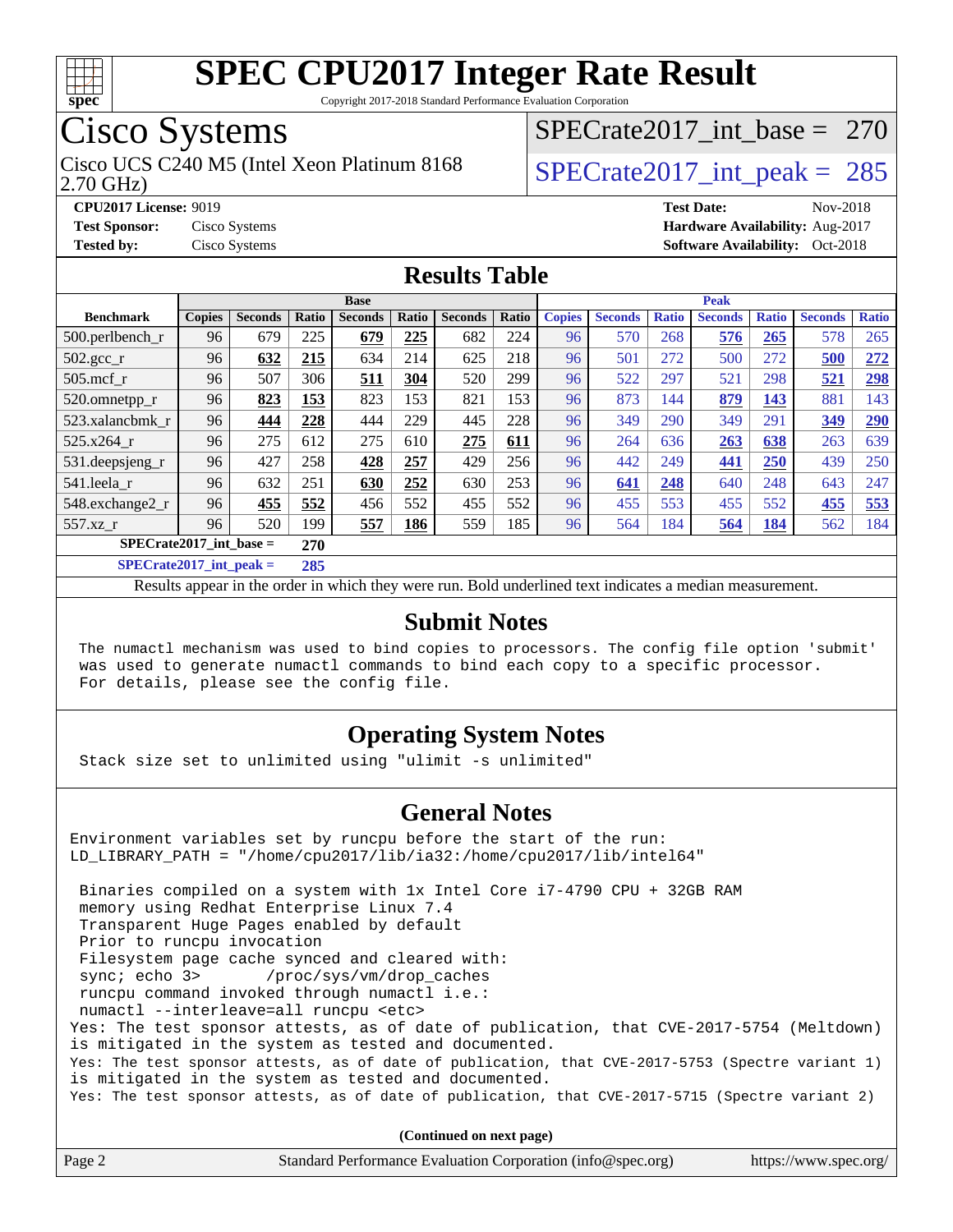

Copyright 2017-2018 Standard Performance Evaluation Corporation

### Cisco Systems

Cisco UCS C240 M5 (Intel Xeon Platinum 8168<br>2.70 GHz)

 $SPECTate 2017\_int\_peak = 285$ [SPECrate2017\\_int\\_base =](http://www.spec.org/auto/cpu2017/Docs/result-fields.html#SPECrate2017intbase) 270

**[Tested by:](http://www.spec.org/auto/cpu2017/Docs/result-fields.html#Testedby)** Cisco Systems **[Software Availability:](http://www.spec.org/auto/cpu2017/Docs/result-fields.html#SoftwareAvailability)** Oct-2018

**[CPU2017 License:](http://www.spec.org/auto/cpu2017/Docs/result-fields.html#CPU2017License)** 9019 **[Test Date:](http://www.spec.org/auto/cpu2017/Docs/result-fields.html#TestDate)** Nov-2018 **[Test Sponsor:](http://www.spec.org/auto/cpu2017/Docs/result-fields.html#TestSponsor)** Cisco Systems **[Hardware Availability:](http://www.spec.org/auto/cpu2017/Docs/result-fields.html#HardwareAvailability)** Aug-2017

#### **[General Notes \(Continued\)](http://www.spec.org/auto/cpu2017/Docs/result-fields.html#GeneralNotes)**

Page 3 Standard Performance Evaluation Corporation [\(info@spec.org\)](mailto:info@spec.org) <https://www.spec.org/> is mitigated in the system as tested and documented. jemalloc, a general purpose malloc implementation built with the RedHat Enterprise 7.5, and the system compiler gcc 4.8.5 sources available from jemalloc.net or <https://github.com/jemalloc/jemalloc/releases> **[Platform Notes](http://www.spec.org/auto/cpu2017/Docs/result-fields.html#PlatformNotes)** BIOS Settings: Intel HyperThreading Technology set to Enabled CPU performance set to Enterprise Power Performance Tuning set to OS Controls SNC set to Enabled IMC Interleaving set to 1-way Interleave Patrol Scrub set to Disabled Sysinfo program /home/cpu2017/bin/sysinfo Rev: r5797 of 2017-06-14 96c45e4568ad54c135fd618bcc091c0f running on linux-klde Tue Nov 27 12:39:52 2018 SUT (System Under Test) info as seen by some common utilities. For more information on this section, see <https://www.spec.org/cpu2017/Docs/config.html#sysinfo> From /proc/cpuinfo model name : Intel(R) Xeon(R) Platinum 8168 CPU @ 2.70GHz 2 "physical id"s (chips) 96 "processors" cores, siblings (Caution: counting these is hw and system dependent. The following excerpts from /proc/cpuinfo might not be reliable. Use with caution.) cpu cores : 24 siblings : 48 physical 0: cores 0 1 2 3 4 5 8 9 10 11 12 13 16 17 18 19 20 21 24 25 26 27 28 29 physical 1: cores 0 1 2 3 4 5 8 9 10 11 12 13 16 17 18 19 20 21 24 25 26 27 28 29 From lscpu: Architecture: x86\_64 CPU op-mode(s): 32-bit, 64-bit Byte Order: Little Endian CPU(s): 96 On-line CPU(s) list: 0-95 Thread(s) per core: 2 Core(s) per socket: 24 Socket(s): 2 NUMA node(s): 4 Vendor ID: GenuineIntel CPU family: 6 Model: 85 **(Continued on next page)**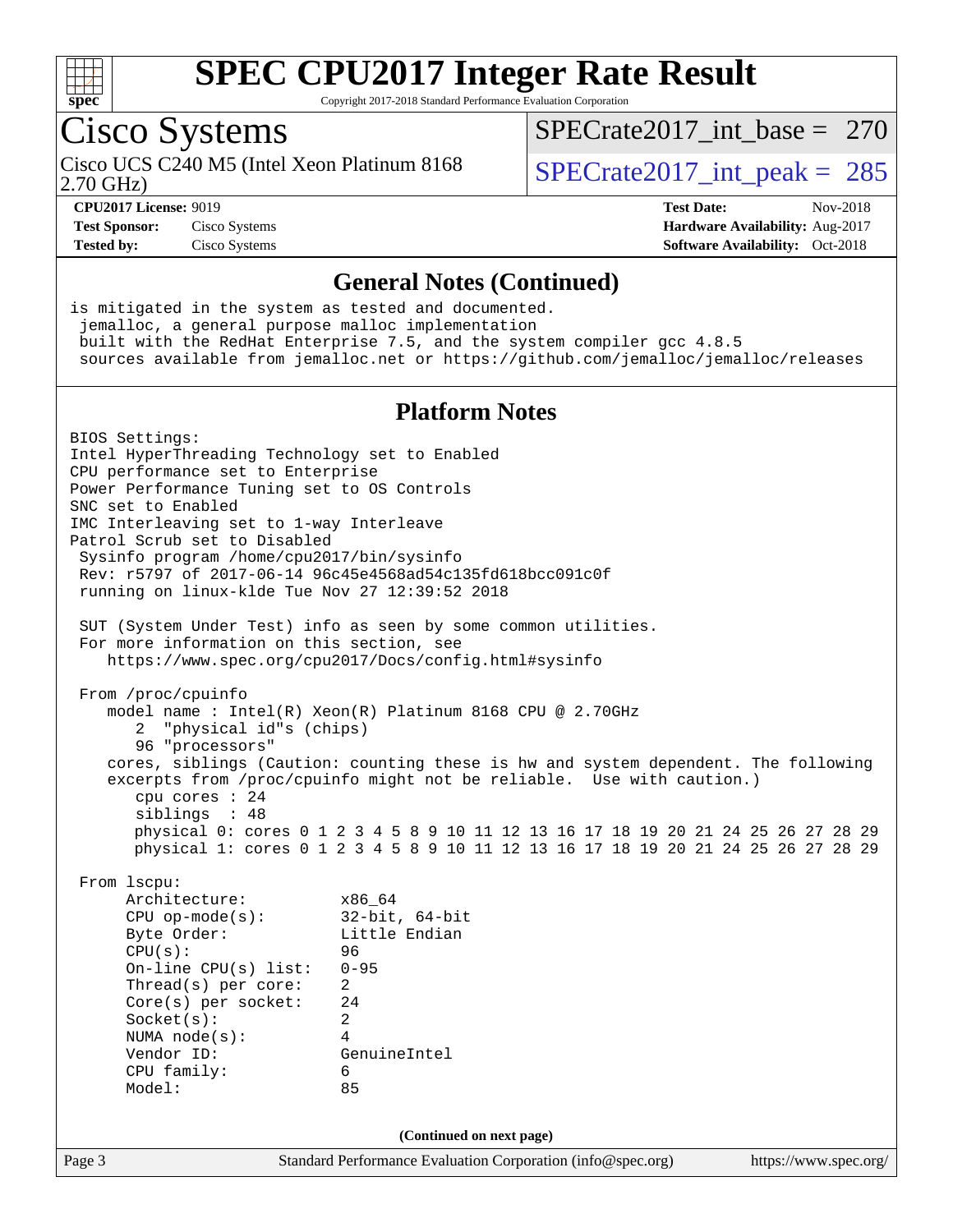

Copyright 2017-2018 Standard Performance Evaluation Corporation

Cisco Systems

2.70 GHz) Cisco UCS C240 M5 (Intel Xeon Platinum 8168  $SPECrate2017\_int\_peak = 285$ 

[SPECrate2017\\_int\\_base =](http://www.spec.org/auto/cpu2017/Docs/result-fields.html#SPECrate2017intbase) 270

**[CPU2017 License:](http://www.spec.org/auto/cpu2017/Docs/result-fields.html#CPU2017License)** 9019 **[Test Date:](http://www.spec.org/auto/cpu2017/Docs/result-fields.html#TestDate)** Nov-2018

**[Test Sponsor:](http://www.spec.org/auto/cpu2017/Docs/result-fields.html#TestSponsor)** Cisco Systems **[Hardware Availability:](http://www.spec.org/auto/cpu2017/Docs/result-fields.html#HardwareAvailability)** Aug-2017 **[Tested by:](http://www.spec.org/auto/cpu2017/Docs/result-fields.html#Testedby)** Cisco Systems **[Software Availability:](http://www.spec.org/auto/cpu2017/Docs/result-fields.html#SoftwareAvailability)** Oct-2018

#### **[Platform Notes \(Continued\)](http://www.spec.org/auto/cpu2017/Docs/result-fields.html#PlatformNotes)**

| Model name:                                | $Intel(R)$ Xeon $(R)$ Platinum 8168 CPU @ 2.70GHz                                    |
|--------------------------------------------|--------------------------------------------------------------------------------------|
| Stepping:                                  | 4                                                                                    |
| CPU MHz:                                   | 3062.354                                                                             |
|                                            |                                                                                      |
| $CPU$ $max$ $MHz$ :                        | 3700.0000                                                                            |
| CPU min MHz:                               | 1200.0000                                                                            |
| BogoMIPS:                                  | 5387.32                                                                              |
| Virtualization:                            | $VT - x$                                                                             |
| L1d cache:                                 | 32K                                                                                  |
| Lli cache:                                 | 32K                                                                                  |
| $L2$ cache:                                | 1024K                                                                                |
| L3 cache:                                  | 33792K                                                                               |
| NUMA node0 CPU(s):                         | $0-2, 6-8, 12-14, 18-20, 48-50, 54-56, 60-62, 66-68$                                 |
| NUMA $node1$ $CPU(s):$                     | 3-5, 9-11, 15-17, 21-23, 51-53, 57-59, 63-65, 69-71                                  |
| NUMA $node2$ $CPU(s):$                     | 24-26, 30-32, 36-38, 42-44, 72-74, 78-80, 84-86, 90-92                               |
| NUMA node3 CPU(s):                         | 27-29, 33-35, 39-41, 45-47, 75-77, 81-83, 87-89, 93-95                               |
| Flags:                                     | fpu vme de pse tsc msr pae mce cx8 apic sep mtrr pge mca cmov                        |
|                                            | pat pse36 clflush dts acpi mmx fxsr sse sse2 ss ht tm pbe syscall nx pdpelgb rdtscp  |
|                                            | lm constant_tsc art arch_perfmon pebs bts rep_good nopl xtopology nonstop_tsc        |
|                                            | aperfmperf eagerfpu pni pclmulqdq dtes64 monitor ds_cpl vmx smx est tm2 ssse3 sdbg   |
|                                            | fma cx16 xtpr pdcm pcid dca sse4_1 sse4_2 x2apic movbe popcnt tsc_deadline_timer aes |
|                                            | xsave avx f16c rdrand lahf_lm abm 3dnowprefetch ida arat epb invpcid_single pln pts  |
|                                            | dtherm hwp hwp_act_window hwp_epp hwp_pkg_req intel_pt rsb_ctxsw spec_ctrl stibp     |
|                                            | retpoline kaiser tpr_shadow vnmi flexpriority ept vpid fsgsbase tsc_adjust bmil hle  |
|                                            | avx2 smep bmi2 erms invpcid rtm cqm mpx avx512f avx512dq rdseed adx smap clflushopt  |
|                                            | clwb avx512cd avx512bw avx512vl xsaveopt xsavec xgetbvl cqm_llc cqm_occup_llc        |
|                                            |                                                                                      |
| /proc/cpuinfo cache data                   |                                                                                      |
| cache size $: 33792$ KB                    |                                                                                      |
|                                            |                                                                                      |
|                                            | From numactl --hardware WARNING: a numactl 'node' might or might not correspond to a |
| physical chip.                             |                                                                                      |
| $available: 4 nodes (0-3)$                 |                                                                                      |
|                                            | node 0 cpus: 0 1 2 6 7 8 12 13 14 18 19 20 48 49 50 54 55 56 60 61 62 66 67 68       |
| node 0 size: 192098 MB                     |                                                                                      |
| node 0 free: 185517 MB                     |                                                                                      |
|                                            | node 1 cpus: 3 4 5 9 10 11 15 16 17 21 22 23 51 52 53 57 58 59 63 64 65 69 70 71     |
| node 1 size: 193528 MB                     |                                                                                      |
| node 1 free: 187174 MB                     |                                                                                      |
|                                            | node 2 cpus: 24 25 26 30 31 32 36 37 38 42 43 44 72 73 74 78 79 80 84 85 86 90 91 92 |
| node 2 size: 193528 MB                     |                                                                                      |
| node 2 free: 187096 MB                     |                                                                                      |
|                                            | node 3 cpus: 27 28 29 33 34 35 39 40 41 45 46 47 75 76 77 81 82 83 87 88 89 93 94 95 |
| node 3 size: 193525 MB                     |                                                                                      |
| node 3 free: 187178 MB                     |                                                                                      |
| node distances:                            |                                                                                      |
| node<br>$\mathbf{1}$<br>$\Omega$<br>2<br>3 |                                                                                      |
| 0:<br>10<br>11<br>21<br>- 21               |                                                                                      |
|                                            |                                                                                      |
|                                            |                                                                                      |
|                                            | (Continued on next page)                                                             |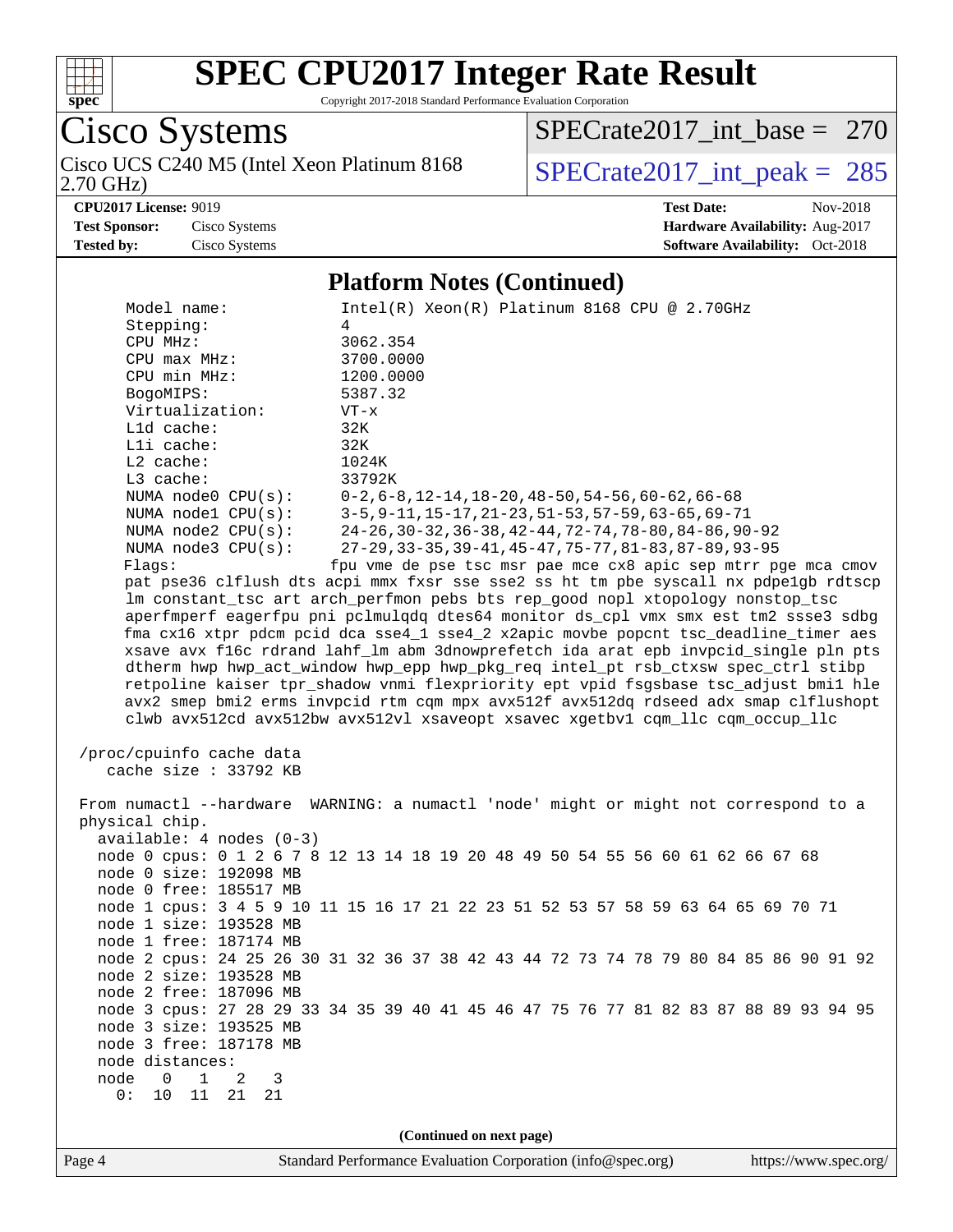

Copyright 2017-2018 Standard Performance Evaluation Corporation

Cisco Systems 2.70 GHz) Cisco UCS C240 M5 (Intel Xeon Platinum 8168  $\vert$  [SPECrate2017\\_int\\_peak =](http://www.spec.org/auto/cpu2017/Docs/result-fields.html#SPECrate2017intpeak) 285 [SPECrate2017\\_int\\_base =](http://www.spec.org/auto/cpu2017/Docs/result-fields.html#SPECrate2017intbase) 270 **[CPU2017 License:](http://www.spec.org/auto/cpu2017/Docs/result-fields.html#CPU2017License)** 9019 **[Test Date:](http://www.spec.org/auto/cpu2017/Docs/result-fields.html#TestDate)** Nov-2018 **[Test Sponsor:](http://www.spec.org/auto/cpu2017/Docs/result-fields.html#TestSponsor)** Cisco Systems **[Hardware Availability:](http://www.spec.org/auto/cpu2017/Docs/result-fields.html#HardwareAvailability)** Aug-2017 **[Tested by:](http://www.spec.org/auto/cpu2017/Docs/result-fields.html#Testedby)** Cisco Systems **[Software Availability:](http://www.spec.org/auto/cpu2017/Docs/result-fields.html#SoftwareAvailability)** Oct-2018 **[Platform Notes \(Continued\)](http://www.spec.org/auto/cpu2017/Docs/result-fields.html#PlatformNotes)** 1: 11 10 21 21 2: 21 21 10 11 3: 21 21 11 10 From /proc/meminfo MemTotal: 791225700 kB HugePages\_Total: 0 Hugepagesize: 2048 kB From /etc/\*release\* /etc/\*version\* SuSE-release: SUSE Linux Enterprise Server 12 (x86\_64) VERSION = 12  $PATCHI$  FVEL  $=$  2 # This file is deprecated and will be removed in a future service pack or release. # Please check /etc/os-release for details about this release. os-release: NAME="SLES" VERSION="12-SP2" VERSION\_ID="12.2" PRETTY\_NAME="SUSE Linux Enterprise Server 12 SP2" ID="sles" ANSI\_COLOR="0;32" CPE\_NAME="cpe:/o:suse:sles:12:sp2" uname -a: Linux linux-klde 4.4.120-92.70-default #1 SMP Wed Mar 14 15:59:43 UTC 2018 (52a83de) x86\_64 x86\_64 x86\_64 GNU/Linux run-level 3 Nov 24 23:21 SPEC is set to: /home/cpu2017 Filesystem Type Size Used Avail Use% Mounted on /dev/sda3 xfs 212G 125G 87G 60% /home Additional information from dmidecode follows. WARNING: Use caution when you interpret this section. The 'dmidecode' program reads system data which is "intended to allow hardware to be accurately determined", but the intent may not be met, as there are frequent changes to hardware, firmware, and the "DMTF SMBIOS" standard. BIOS Cisco Systems, Inc. C240M5.4.0.1.139.1003182220 10/03/2018 Memory: 24x 0xCE00 M393A4K40BB2-CTD 32 GB 2 rank 2666 (End of data from sysinfo program)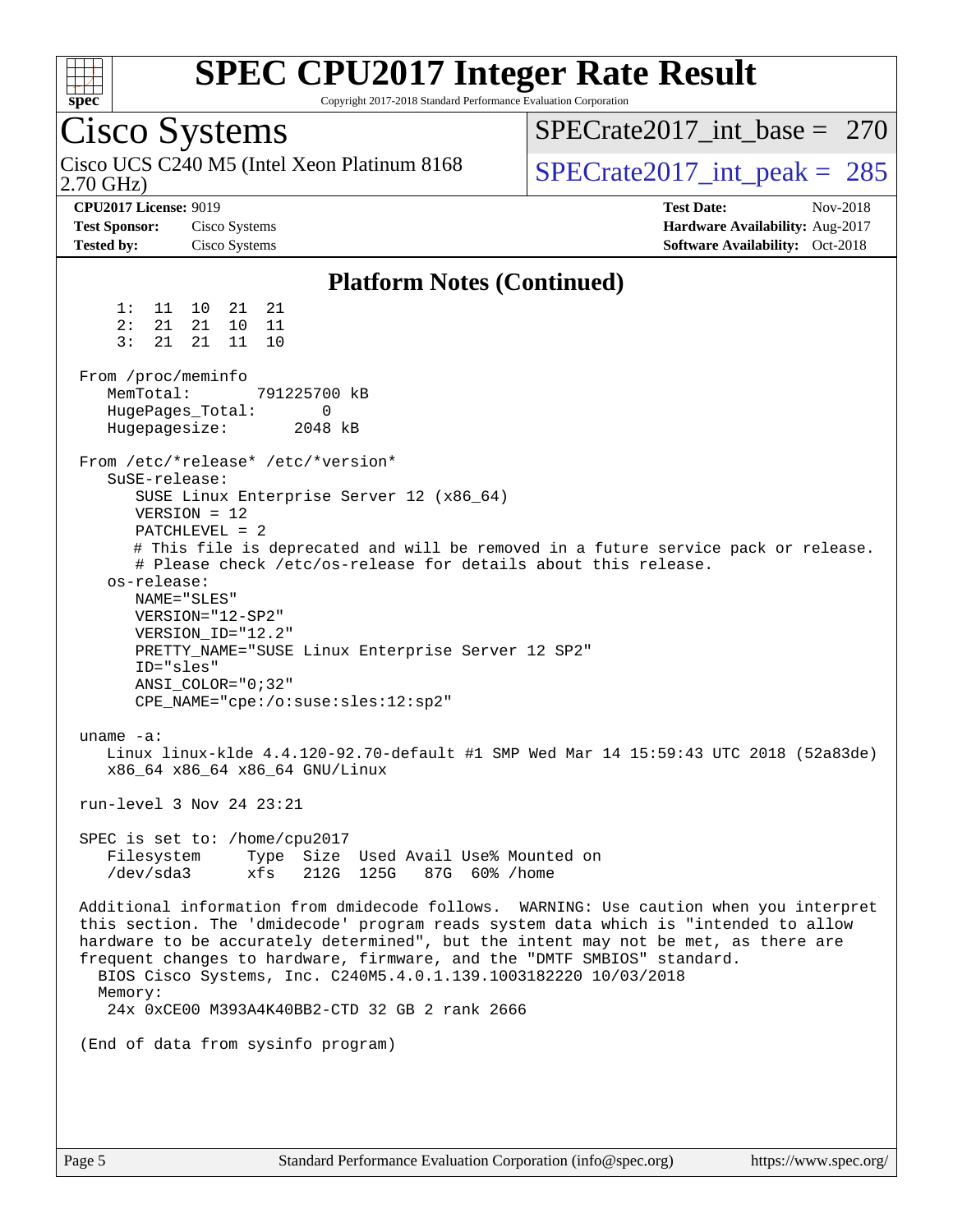

Copyright 2017-2018 Standard Performance Evaluation Corporation

## Cisco Systems

2.70 GHz) Cisco UCS C240 M5 (Intel Xeon Platinum 8168  $SPECrate2017\_int\_peak = 285$ 

[SPECrate2017\\_int\\_base =](http://www.spec.org/auto/cpu2017/Docs/result-fields.html#SPECrate2017intbase) 270

**[CPU2017 License:](http://www.spec.org/auto/cpu2017/Docs/result-fields.html#CPU2017License)** 9019 **[Test Date:](http://www.spec.org/auto/cpu2017/Docs/result-fields.html#TestDate)** Nov-2018 **[Test Sponsor:](http://www.spec.org/auto/cpu2017/Docs/result-fields.html#TestSponsor)** Cisco Systems **[Hardware Availability:](http://www.spec.org/auto/cpu2017/Docs/result-fields.html#HardwareAvailability)** Aug-2017 **[Tested by:](http://www.spec.org/auto/cpu2017/Docs/result-fields.html#Testedby)** Cisco Systems **[Software Availability:](http://www.spec.org/auto/cpu2017/Docs/result-fields.html#SoftwareAvailability)** Oct-2018

#### **[Compiler Version Notes](http://www.spec.org/auto/cpu2017/Docs/result-fields.html#CompilerVersionNotes)**

| 500.perlbench_r(base) 502.gcc_r(base) 505.mcf_r(base, peak)<br>CC<br>$525.x264_r(base, peak) 557.xz_r(base, peak)$<br>icc (ICC) 19.0.1.144 20181018<br>Copyright (C) 1985-2018 Intel Corporation. All rights reserved.<br>500.perlbench_r(peak) 502.gcc_r(peak)<br>CC<br>icc (ICC) 19.0.1.144 20181018<br>Copyright (C) 1985-2018 Intel Corporation. All rights reserved.<br>CXXC $520.\text{omnetpp_r(base)}$ $523.\text{xalancbmk_r(base)}$ $531.\text{deepsjeng_r(base)}$ |
|------------------------------------------------------------------------------------------------------------------------------------------------------------------------------------------------------------------------------------------------------------------------------------------------------------------------------------------------------------------------------------------------------------------------------------------------------------------------------|
|                                                                                                                                                                                                                                                                                                                                                                                                                                                                              |
|                                                                                                                                                                                                                                                                                                                                                                                                                                                                              |
|                                                                                                                                                                                                                                                                                                                                                                                                                                                                              |
|                                                                                                                                                                                                                                                                                                                                                                                                                                                                              |
| $541.$ leela $r(base)$                                                                                                                                                                                                                                                                                                                                                                                                                                                       |
| icpc (ICC) 19.0.1.144 20181018<br>Copyright (C) 1985-2018 Intel Corporation. All rights reserved.                                                                                                                                                                                                                                                                                                                                                                            |
| CXXC 520.omnetpp_r(peak) 523.xalancbmk_r(peak) 531.deepsjeng_r(peak)<br>$541.$ leela_r(peak)                                                                                                                                                                                                                                                                                                                                                                                 |
| icpc (ICC) 19.0.1.144 20181018<br>Copyright (C) 1985-2018 Intel Corporation. All rights reserved.                                                                                                                                                                                                                                                                                                                                                                            |
| 548.exchange2_r(base, peak)<br>FC.                                                                                                                                                                                                                                                                                                                                                                                                                                           |
| ifort (IFORT) 19.0.1.144 20181018<br>Copyright (C) 1985-2018 Intel Corporation. All rights reserved.                                                                                                                                                                                                                                                                                                                                                                         |

### **[Base Compiler Invocation](http://www.spec.org/auto/cpu2017/Docs/result-fields.html#BaseCompilerInvocation)**

[C benchmarks](http://www.spec.org/auto/cpu2017/Docs/result-fields.html#Cbenchmarks): [icc -m64 -std=c11](http://www.spec.org/cpu2017/results/res2018q4/cpu2017-20181211-10241.flags.html#user_CCbase_intel_icc_64bit_c11_33ee0cdaae7deeeab2a9725423ba97205ce30f63b9926c2519791662299b76a0318f32ddfffdc46587804de3178b4f9328c46fa7c2b0cd779d7a61945c91cd35)

[C++ benchmarks:](http://www.spec.org/auto/cpu2017/Docs/result-fields.html#CXXbenchmarks) [icpc -m64](http://www.spec.org/cpu2017/results/res2018q4/cpu2017-20181211-10241.flags.html#user_CXXbase_intel_icpc_64bit_4ecb2543ae3f1412ef961e0650ca070fec7b7afdcd6ed48761b84423119d1bf6bdf5cad15b44d48e7256388bc77273b966e5eb805aefd121eb22e9299b2ec9d9)

**(Continued on next page)**

Page 6 Standard Performance Evaluation Corporation [\(info@spec.org\)](mailto:info@spec.org) <https://www.spec.org/>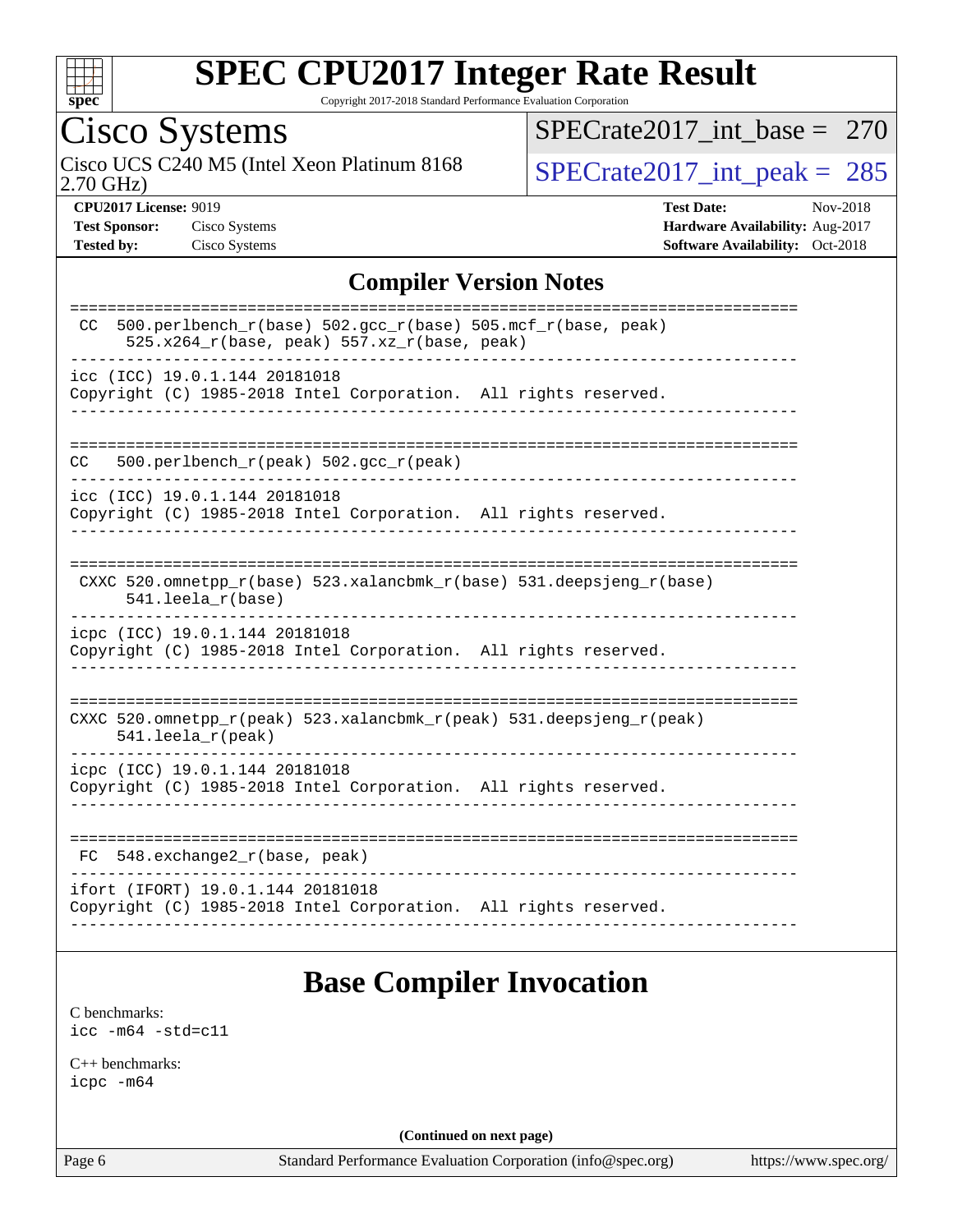

Copyright 2017-2018 Standard Performance Evaluation Corporation

### Cisco Systems

2.70 GHz) Cisco UCS C240 M5 (Intel Xeon Platinum 8168  $\vert$  [SPECrate2017\\_int\\_peak =](http://www.spec.org/auto/cpu2017/Docs/result-fields.html#SPECrate2017intpeak) 285

[SPECrate2017\\_int\\_base =](http://www.spec.org/auto/cpu2017/Docs/result-fields.html#SPECrate2017intbase) 270

**[CPU2017 License:](http://www.spec.org/auto/cpu2017/Docs/result-fields.html#CPU2017License)** 9019 **[Test Date:](http://www.spec.org/auto/cpu2017/Docs/result-fields.html#TestDate)** Nov-2018 **[Test Sponsor:](http://www.spec.org/auto/cpu2017/Docs/result-fields.html#TestSponsor)** Cisco Systems **Cisco Systems [Hardware Availability:](http://www.spec.org/auto/cpu2017/Docs/result-fields.html#HardwareAvailability)** Aug-2017 **[Tested by:](http://www.spec.org/auto/cpu2017/Docs/result-fields.html#Testedby)** Cisco Systems **[Software Availability:](http://www.spec.org/auto/cpu2017/Docs/result-fields.html#SoftwareAvailability)** Oct-2018

### **[Base Compiler Invocation \(Continued\)](http://www.spec.org/auto/cpu2017/Docs/result-fields.html#BaseCompilerInvocation)**

[Fortran benchmarks](http://www.spec.org/auto/cpu2017/Docs/result-fields.html#Fortranbenchmarks):

[ifort -m64](http://www.spec.org/cpu2017/results/res2018q4/cpu2017-20181211-10241.flags.html#user_FCbase_intel_ifort_64bit_24f2bb282fbaeffd6157abe4f878425411749daecae9a33200eee2bee2fe76f3b89351d69a8130dd5949958ce389cf37ff59a95e7a40d588e8d3a57e0c3fd751)

**[Base Portability Flags](http://www.spec.org/auto/cpu2017/Docs/result-fields.html#BasePortabilityFlags)**

 500.perlbench\_r: [-DSPEC\\_LP64](http://www.spec.org/cpu2017/results/res2018q4/cpu2017-20181211-10241.flags.html#b500.perlbench_r_basePORTABILITY_DSPEC_LP64) [-DSPEC\\_LINUX\\_X64](http://www.spec.org/cpu2017/results/res2018q4/cpu2017-20181211-10241.flags.html#b500.perlbench_r_baseCPORTABILITY_DSPEC_LINUX_X64) 502.gcc\_r: [-DSPEC\\_LP64](http://www.spec.org/cpu2017/results/res2018q4/cpu2017-20181211-10241.flags.html#suite_basePORTABILITY502_gcc_r_DSPEC_LP64) 505.mcf\_r: [-DSPEC\\_LP64](http://www.spec.org/cpu2017/results/res2018q4/cpu2017-20181211-10241.flags.html#suite_basePORTABILITY505_mcf_r_DSPEC_LP64) 520.omnetpp\_r: [-DSPEC\\_LP64](http://www.spec.org/cpu2017/results/res2018q4/cpu2017-20181211-10241.flags.html#suite_basePORTABILITY520_omnetpp_r_DSPEC_LP64) 523.xalancbmk\_r: [-DSPEC\\_LP64](http://www.spec.org/cpu2017/results/res2018q4/cpu2017-20181211-10241.flags.html#suite_basePORTABILITY523_xalancbmk_r_DSPEC_LP64) [-DSPEC\\_LINUX](http://www.spec.org/cpu2017/results/res2018q4/cpu2017-20181211-10241.flags.html#b523.xalancbmk_r_baseCXXPORTABILITY_DSPEC_LINUX) 525.x264\_r: [-DSPEC\\_LP64](http://www.spec.org/cpu2017/results/res2018q4/cpu2017-20181211-10241.flags.html#suite_basePORTABILITY525_x264_r_DSPEC_LP64) 531.deepsjeng\_r: [-DSPEC\\_LP64](http://www.spec.org/cpu2017/results/res2018q4/cpu2017-20181211-10241.flags.html#suite_basePORTABILITY531_deepsjeng_r_DSPEC_LP64) 541.leela\_r: [-DSPEC\\_LP64](http://www.spec.org/cpu2017/results/res2018q4/cpu2017-20181211-10241.flags.html#suite_basePORTABILITY541_leela_r_DSPEC_LP64) 548.exchange2\_r: [-DSPEC\\_LP64](http://www.spec.org/cpu2017/results/res2018q4/cpu2017-20181211-10241.flags.html#suite_basePORTABILITY548_exchange2_r_DSPEC_LP64) 557.xz\_r: [-DSPEC\\_LP64](http://www.spec.org/cpu2017/results/res2018q4/cpu2017-20181211-10241.flags.html#suite_basePORTABILITY557_xz_r_DSPEC_LP64)

### **[Base Optimization Flags](http://www.spec.org/auto/cpu2017/Docs/result-fields.html#BaseOptimizationFlags)**

[C benchmarks](http://www.spec.org/auto/cpu2017/Docs/result-fields.html#Cbenchmarks):

[-Wl,-z,muldefs](http://www.spec.org/cpu2017/results/res2018q4/cpu2017-20181211-10241.flags.html#user_CCbase_link_force_multiple1_b4cbdb97b34bdee9ceefcfe54f4c8ea74255f0b02a4b23e853cdb0e18eb4525ac79b5a88067c842dd0ee6996c24547a27a4b99331201badda8798ef8a743f577) [-xCORE-AVX512](http://www.spec.org/cpu2017/results/res2018q4/cpu2017-20181211-10241.flags.html#user_CCbase_f-xCORE-AVX512) [-ipo](http://www.spec.org/cpu2017/results/res2018q4/cpu2017-20181211-10241.flags.html#user_CCbase_f-ipo) [-O3](http://www.spec.org/cpu2017/results/res2018q4/cpu2017-20181211-10241.flags.html#user_CCbase_f-O3) [-no-prec-div](http://www.spec.org/cpu2017/results/res2018q4/cpu2017-20181211-10241.flags.html#user_CCbase_f-no-prec-div) [-qopt-mem-layout-trans=3](http://www.spec.org/cpu2017/results/res2018q4/cpu2017-20181211-10241.flags.html#user_CCbase_f-qopt-mem-layout-trans_de80db37974c74b1f0e20d883f0b675c88c3b01e9d123adea9b28688d64333345fb62bc4a798493513fdb68f60282f9a726aa07f478b2f7113531aecce732043) [-L/home/cpu2017/je5.0.1-64/](http://www.spec.org/cpu2017/results/res2018q4/cpu2017-20181211-10241.flags.html#user_CCbase_jemalloc_link_path64_8e927a5f1bdac0405e66c637541874330e08086b5e62a1d024bcf3497e3c64fd173c8afb7d1730d51f6da781ef4c439bdab468bb8364cf71435e0c609fac500c) [-ljemalloc](http://www.spec.org/cpu2017/results/res2018q4/cpu2017-20181211-10241.flags.html#user_CCbase_jemalloc_link_lib_d1249b907c500fa1c0672f44f562e3d0f79738ae9e3c4a9c376d49f265a04b9c99b167ecedbf6711b3085be911c67ff61f150a17b3472be731631ba4d0471706)

[C++ benchmarks:](http://www.spec.org/auto/cpu2017/Docs/result-fields.html#CXXbenchmarks)

[-Wl,-z,muldefs](http://www.spec.org/cpu2017/results/res2018q4/cpu2017-20181211-10241.flags.html#user_CXXbase_link_force_multiple1_b4cbdb97b34bdee9ceefcfe54f4c8ea74255f0b02a4b23e853cdb0e18eb4525ac79b5a88067c842dd0ee6996c24547a27a4b99331201badda8798ef8a743f577) [-xCORE-AVX512](http://www.spec.org/cpu2017/results/res2018q4/cpu2017-20181211-10241.flags.html#user_CXXbase_f-xCORE-AVX512) [-ipo](http://www.spec.org/cpu2017/results/res2018q4/cpu2017-20181211-10241.flags.html#user_CXXbase_f-ipo) [-O3](http://www.spec.org/cpu2017/results/res2018q4/cpu2017-20181211-10241.flags.html#user_CXXbase_f-O3) [-no-prec-div](http://www.spec.org/cpu2017/results/res2018q4/cpu2017-20181211-10241.flags.html#user_CXXbase_f-no-prec-div) [-qopt-mem-layout-trans=3](http://www.spec.org/cpu2017/results/res2018q4/cpu2017-20181211-10241.flags.html#user_CXXbase_f-qopt-mem-layout-trans_de80db37974c74b1f0e20d883f0b675c88c3b01e9d123adea9b28688d64333345fb62bc4a798493513fdb68f60282f9a726aa07f478b2f7113531aecce732043) [-L/home/cpu2017/je5.0.1-64/](http://www.spec.org/cpu2017/results/res2018q4/cpu2017-20181211-10241.flags.html#user_CXXbase_jemalloc_link_path64_8e927a5f1bdac0405e66c637541874330e08086b5e62a1d024bcf3497e3c64fd173c8afb7d1730d51f6da781ef4c439bdab468bb8364cf71435e0c609fac500c) [-ljemalloc](http://www.spec.org/cpu2017/results/res2018q4/cpu2017-20181211-10241.flags.html#user_CXXbase_jemalloc_link_lib_d1249b907c500fa1c0672f44f562e3d0f79738ae9e3c4a9c376d49f265a04b9c99b167ecedbf6711b3085be911c67ff61f150a17b3472be731631ba4d0471706)

[Fortran benchmarks](http://www.spec.org/auto/cpu2017/Docs/result-fields.html#Fortranbenchmarks):

[-Wl,-z,muldefs](http://www.spec.org/cpu2017/results/res2018q4/cpu2017-20181211-10241.flags.html#user_FCbase_link_force_multiple1_b4cbdb97b34bdee9ceefcfe54f4c8ea74255f0b02a4b23e853cdb0e18eb4525ac79b5a88067c842dd0ee6996c24547a27a4b99331201badda8798ef8a743f577) [-xCORE-AVX512](http://www.spec.org/cpu2017/results/res2018q4/cpu2017-20181211-10241.flags.html#user_FCbase_f-xCORE-AVX512) [-ipo](http://www.spec.org/cpu2017/results/res2018q4/cpu2017-20181211-10241.flags.html#user_FCbase_f-ipo) [-O3](http://www.spec.org/cpu2017/results/res2018q4/cpu2017-20181211-10241.flags.html#user_FCbase_f-O3) [-no-prec-div](http://www.spec.org/cpu2017/results/res2018q4/cpu2017-20181211-10241.flags.html#user_FCbase_f-no-prec-div) [-qopt-mem-layout-trans=3](http://www.spec.org/cpu2017/results/res2018q4/cpu2017-20181211-10241.flags.html#user_FCbase_f-qopt-mem-layout-trans_de80db37974c74b1f0e20d883f0b675c88c3b01e9d123adea9b28688d64333345fb62bc4a798493513fdb68f60282f9a726aa07f478b2f7113531aecce732043) [-nostandard-realloc-lhs](http://www.spec.org/cpu2017/results/res2018q4/cpu2017-20181211-10241.flags.html#user_FCbase_f_2003_std_realloc_82b4557e90729c0f113870c07e44d33d6f5a304b4f63d4c15d2d0f1fab99f5daaed73bdb9275d9ae411527f28b936061aa8b9c8f2d63842963b95c9dd6426b8a) [-align array32byte](http://www.spec.org/cpu2017/results/res2018q4/cpu2017-20181211-10241.flags.html#user_FCbase_align_array32byte_b982fe038af199962ba9a80c053b8342c548c85b40b8e86eb3cc33dee0d7986a4af373ac2d51c3f7cf710a18d62fdce2948f201cd044323541f22fc0fffc51b6) [-L/home/cpu2017/je5.0.1-64/](http://www.spec.org/cpu2017/results/res2018q4/cpu2017-20181211-10241.flags.html#user_FCbase_jemalloc_link_path64_8e927a5f1bdac0405e66c637541874330e08086b5e62a1d024bcf3497e3c64fd173c8afb7d1730d51f6da781ef4c439bdab468bb8364cf71435e0c609fac500c) [-ljemalloc](http://www.spec.org/cpu2017/results/res2018q4/cpu2017-20181211-10241.flags.html#user_FCbase_jemalloc_link_lib_d1249b907c500fa1c0672f44f562e3d0f79738ae9e3c4a9c376d49f265a04b9c99b167ecedbf6711b3085be911c67ff61f150a17b3472be731631ba4d0471706)

### **[Peak Compiler Invocation](http://www.spec.org/auto/cpu2017/Docs/result-fields.html#PeakCompilerInvocation)**

[C benchmarks \(except as noted below\)](http://www.spec.org/auto/cpu2017/Docs/result-fields.html#Cbenchmarksexceptasnotedbelow): [icc -m64 -std=c11](http://www.spec.org/cpu2017/results/res2018q4/cpu2017-20181211-10241.flags.html#user_CCpeak_intel_icc_64bit_c11_33ee0cdaae7deeeab2a9725423ba97205ce30f63b9926c2519791662299b76a0318f32ddfffdc46587804de3178b4f9328c46fa7c2b0cd779d7a61945c91cd35)

502.gcc\_r: [icc -m32 -std=c11 -L/opt/intel/lib/ia32](http://www.spec.org/cpu2017/results/res2018q4/cpu2017-20181211-10241.flags.html#user_peakCCLD502_gcc_r_intel_icc_ba8be3d1ddcd8fa690d221d86b97d5980848a6fc7befb72d2aae7f265697ba3b80fdc9e77889232674508f6cf7fae229a8f479c4e0ca8921041dee8e2ca22d98)

[C++ benchmarks \(except as noted below\):](http://www.spec.org/auto/cpu2017/Docs/result-fields.html#CXXbenchmarksexceptasnotedbelow) [icpc -m64](http://www.spec.org/cpu2017/results/res2018q4/cpu2017-20181211-10241.flags.html#user_CXXpeak_intel_icpc_64bit_4ecb2543ae3f1412ef961e0650ca070fec7b7afdcd6ed48761b84423119d1bf6bdf5cad15b44d48e7256388bc77273b966e5eb805aefd121eb22e9299b2ec9d9)

**(Continued on next page)**

Page 7 Standard Performance Evaluation Corporation [\(info@spec.org\)](mailto:info@spec.org) <https://www.spec.org/>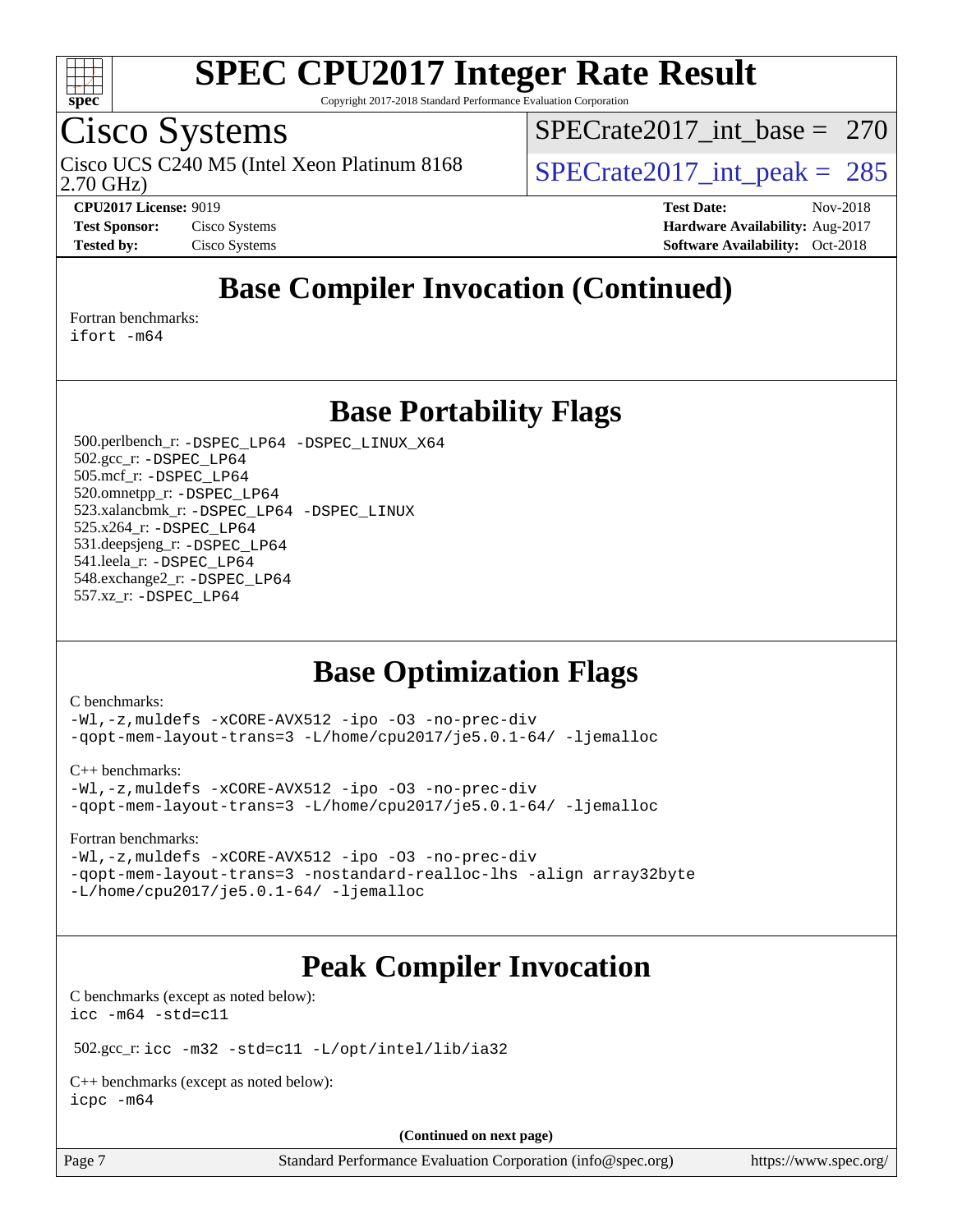

Copyright 2017-2018 Standard Performance Evaluation Corporation

### Cisco Systems

2.70 GHz) Cisco UCS C240 M5 (Intel Xeon Platinum 8168  $\vert$  [SPECrate2017\\_int\\_peak =](http://www.spec.org/auto/cpu2017/Docs/result-fields.html#SPECrate2017intpeak) 285

[SPECrate2017\\_int\\_base =](http://www.spec.org/auto/cpu2017/Docs/result-fields.html#SPECrate2017intbase) 270

**[CPU2017 License:](http://www.spec.org/auto/cpu2017/Docs/result-fields.html#CPU2017License)** 9019 **[Test Date:](http://www.spec.org/auto/cpu2017/Docs/result-fields.html#TestDate)** Nov-2018 **[Test Sponsor:](http://www.spec.org/auto/cpu2017/Docs/result-fields.html#TestSponsor)** Cisco Systems **Cisco Systems [Hardware Availability:](http://www.spec.org/auto/cpu2017/Docs/result-fields.html#HardwareAvailability)** Aug-2017 **[Tested by:](http://www.spec.org/auto/cpu2017/Docs/result-fields.html#Testedby)** Cisco Systems **[Software Availability:](http://www.spec.org/auto/cpu2017/Docs/result-fields.html#SoftwareAvailability)** Oct-2018

### **[Peak Compiler Invocation \(Continued\)](http://www.spec.org/auto/cpu2017/Docs/result-fields.html#PeakCompilerInvocation)**

523.xalancbmk\_r: [icpc -m32 -L/opt/intel/lib/ia32](http://www.spec.org/cpu2017/results/res2018q4/cpu2017-20181211-10241.flags.html#user_peakCXXLD523_xalancbmk_r_intel_icpc_44eae83c1f565e7e266431f067370024ba26559400a3332485578bf716e23841c734f948145e944e2f4b6f3ce32c2c966ea92b66ca79c6f94f301242c0f554cf)

[Fortran benchmarks](http://www.spec.org/auto/cpu2017/Docs/result-fields.html#Fortranbenchmarks): [ifort -m64](http://www.spec.org/cpu2017/results/res2018q4/cpu2017-20181211-10241.flags.html#user_FCpeak_intel_ifort_64bit_24f2bb282fbaeffd6157abe4f878425411749daecae9a33200eee2bee2fe76f3b89351d69a8130dd5949958ce389cf37ff59a95e7a40d588e8d3a57e0c3fd751)

#### **[Peak Portability Flags](http://www.spec.org/auto/cpu2017/Docs/result-fields.html#PeakPortabilityFlags)**

 500.perlbench\_r: [-DSPEC\\_LP64](http://www.spec.org/cpu2017/results/res2018q4/cpu2017-20181211-10241.flags.html#b500.perlbench_r_peakPORTABILITY_DSPEC_LP64) [-DSPEC\\_LINUX\\_X64](http://www.spec.org/cpu2017/results/res2018q4/cpu2017-20181211-10241.flags.html#b500.perlbench_r_peakCPORTABILITY_DSPEC_LINUX_X64) 502.gcc\_r: [-D\\_FILE\\_OFFSET\\_BITS=64](http://www.spec.org/cpu2017/results/res2018q4/cpu2017-20181211-10241.flags.html#user_peakPORTABILITY502_gcc_r_file_offset_bits_64_5ae949a99b284ddf4e95728d47cb0843d81b2eb0e18bdfe74bbf0f61d0b064f4bda2f10ea5eb90e1dcab0e84dbc592acfc5018bc955c18609f94ddb8d550002c) 505.mcf\_r: [-DSPEC\\_LP64](http://www.spec.org/cpu2017/results/res2018q4/cpu2017-20181211-10241.flags.html#suite_peakPORTABILITY505_mcf_r_DSPEC_LP64) 520.omnetpp\_r: [-DSPEC\\_LP64](http://www.spec.org/cpu2017/results/res2018q4/cpu2017-20181211-10241.flags.html#suite_peakPORTABILITY520_omnetpp_r_DSPEC_LP64) 523.xalancbmk\_r: [-D\\_FILE\\_OFFSET\\_BITS=64](http://www.spec.org/cpu2017/results/res2018q4/cpu2017-20181211-10241.flags.html#user_peakPORTABILITY523_xalancbmk_r_file_offset_bits_64_5ae949a99b284ddf4e95728d47cb0843d81b2eb0e18bdfe74bbf0f61d0b064f4bda2f10ea5eb90e1dcab0e84dbc592acfc5018bc955c18609f94ddb8d550002c) [-DSPEC\\_LINUX](http://www.spec.org/cpu2017/results/res2018q4/cpu2017-20181211-10241.flags.html#b523.xalancbmk_r_peakCXXPORTABILITY_DSPEC_LINUX) 525.x264\_r: [-DSPEC\\_LP64](http://www.spec.org/cpu2017/results/res2018q4/cpu2017-20181211-10241.flags.html#suite_peakPORTABILITY525_x264_r_DSPEC_LP64) 531.deepsjeng\_r: [-DSPEC\\_LP64](http://www.spec.org/cpu2017/results/res2018q4/cpu2017-20181211-10241.flags.html#suite_peakPORTABILITY531_deepsjeng_r_DSPEC_LP64) 541.leela\_r: [-DSPEC\\_LP64](http://www.spec.org/cpu2017/results/res2018q4/cpu2017-20181211-10241.flags.html#suite_peakPORTABILITY541_leela_r_DSPEC_LP64) 548.exchange2\_r: [-DSPEC\\_LP64](http://www.spec.org/cpu2017/results/res2018q4/cpu2017-20181211-10241.flags.html#suite_peakPORTABILITY548_exchange2_r_DSPEC_LP64) 557.xz\_r: [-DSPEC\\_LP64](http://www.spec.org/cpu2017/results/res2018q4/cpu2017-20181211-10241.flags.html#suite_peakPORTABILITY557_xz_r_DSPEC_LP64)

### **[Peak Optimization Flags](http://www.spec.org/auto/cpu2017/Docs/result-fields.html#PeakOptimizationFlags)**

[C benchmarks](http://www.spec.org/auto/cpu2017/Docs/result-fields.html#Cbenchmarks):

```
 500.perlbench_r: -Wl,-z,muldefs -prof-gen(pass 1) -prof-use(pass 2) -ipo
-xCORE-AVX512 -O3 -no-prec-div -qopt-mem-layout-trans=3
-fno-strict-overflow -L/home/cpu2017/je5.0.1-64/
-ljemalloc
 502.gcc_r: -Wl,-z,muldefs -prof-gen(pass 1) -prof-use(pass 2) -ipo
-xCORE-AVX512 -O3 -no-prec-div -qopt-mem-layout-trans=3
-L/home/cpu2017/je5.0.1-32/ -ljemalloc
 505.mcf_r: -Wl,-z,muldefs -xCORE-AVX512 -ipo -O3 -no-prec-div
-qopt-mem-layout-trans=3 -L/home/cpu2017/je5.0.1-64/
-ljemalloc
 525.x264_r: -Wl,-z,muldefs -xCORE-AVX512 -ipo -O3 -no-prec-div
-qopt-mem-layout-trans=3 -fno-alias
-L/home/cpu2017/je5.0.1-64/-ljemalloc
```
**(Continued on next page)**